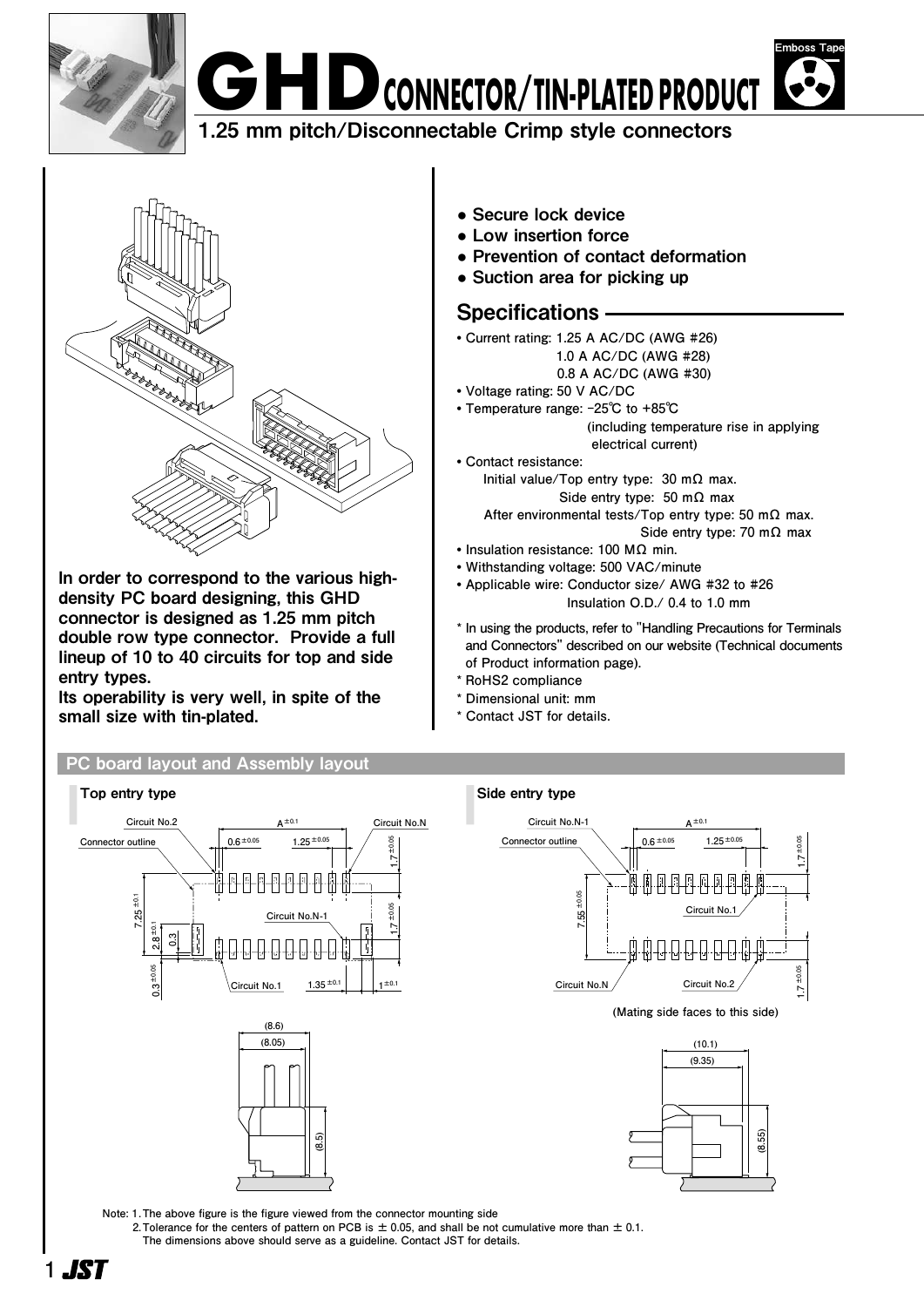# **GHD CONNECTOR/TIN-PLATED PRODUCT**

### **Contact**



| Model No.              | Applicable wire  |          | Insulation O.D. | Q'ty/reel |
|------------------------|------------------|----------|-----------------|-----------|
|                        | mm <sup>2</sup>  | AWG#     | (mm)            |           |
| <b>SGHD-002T-C0.2A</b> | $0.05$ to $0.13$ | 30 to 26 | 0.76 to 1.0     | 25.000    |
| <b>SGHD-003T-C0.2A</b> | 0.032 to 0.08    | 32 to 28 | $0.4$ to $0.8$  | 28,000    |
|                        |                  |          |                 |           |

**Material and Finish**

**Copper alloy, tin-plated (reflow treatment)**

RoHS2 compliance

|  |                                                | Crimping |                           | Applicator                      |                            |
|--|------------------------------------------------|----------|---------------------------|---------------------------------|----------------------------|
|  | Contact                                        |          | Imachine Crimp applicator | Dies                            | Crimp applicator with dies |
|  | $\frac{\text{SGHD-002T-C0.2A}}{\text{AP-K2N}}$ |          | MKS-L-10-3                | MK/SSHL-002-02 APLMK SSHL002-02 |                            |
|  | SGHD-003T-C0.2A                                |          |                           | MK/SGHD-003-02 APLMK SGHD003-02 |                            |

**Note:  Contact JST for fully automatic crimping applicator.**

#### **Housing**



## <32 to 40 circuits>



| No. of   |                            |       | Dimensions (mm) | $Q'$ ty/ |
|----------|----------------------------|-------|-----------------|----------|
| circuits | Model No.                  | A     | в               | bag      |
| 10       | GHDR-10V-S-1 (F)           | 5.00  | 9.50            | 1,000    |
| 12       | GHDR-12V-S-1 (F)           | 6.25  | 10.75           | 1,000    |
| 14       | GHDR-14V-S-1 (F)           | 7.50  | 12.00           | 1.000    |
| 16       | GHDR-16V-S-1 (F)           | 8.75  | 13.25           | 1,000    |
| 18       | GHDR-18V-S-1 (F)           | 10.00 | 14.50           | 1,000    |
| 20       | GHDR-20V-S-1 (F)           | 11.25 | 15.75           | 1,000    |
| 22       | GHDR-22V-S-1 (F)           | 12.50 | 17.00           | 1,000    |
| 24       | GHDR-24V-S-1 (F)           | 13.75 | 18.25           | 1,000    |
| 26       | GHDR-26V-S-1 (F)           | 15.00 | 19.50           | 1,000    |
| 28       | GHDR-28V-S-1 (F)           | 16.25 | 20.75           | 1.000    |
| 30       | GHDR-30V-S-1 (F)           | 17.50 | 22.00           | 1,000    |
| 32       | GHDR-32V-S-1 (F)           | 18.75 | 23.25           | 1,000    |
| 34       | GHDR-34V-S-1 (F)           | 20.00 | 24.50           | 1,000    |
| 36       | GHDR-36V-S-1 (F)           | 21.25 | 25.75           | 1,000    |
| 38       | GHDR-38V-S-1 (F)           | 22.50 | 27.00           | 1,000    |
| 40       | GHDR-40V-S-1 (F)           | 23.75 | 28.25           | 1,000    |
|          | <b>Material and Finish</b> |       |                 |          |

**PBT, UL94V-0, natural (white)**

RoHS2 compliance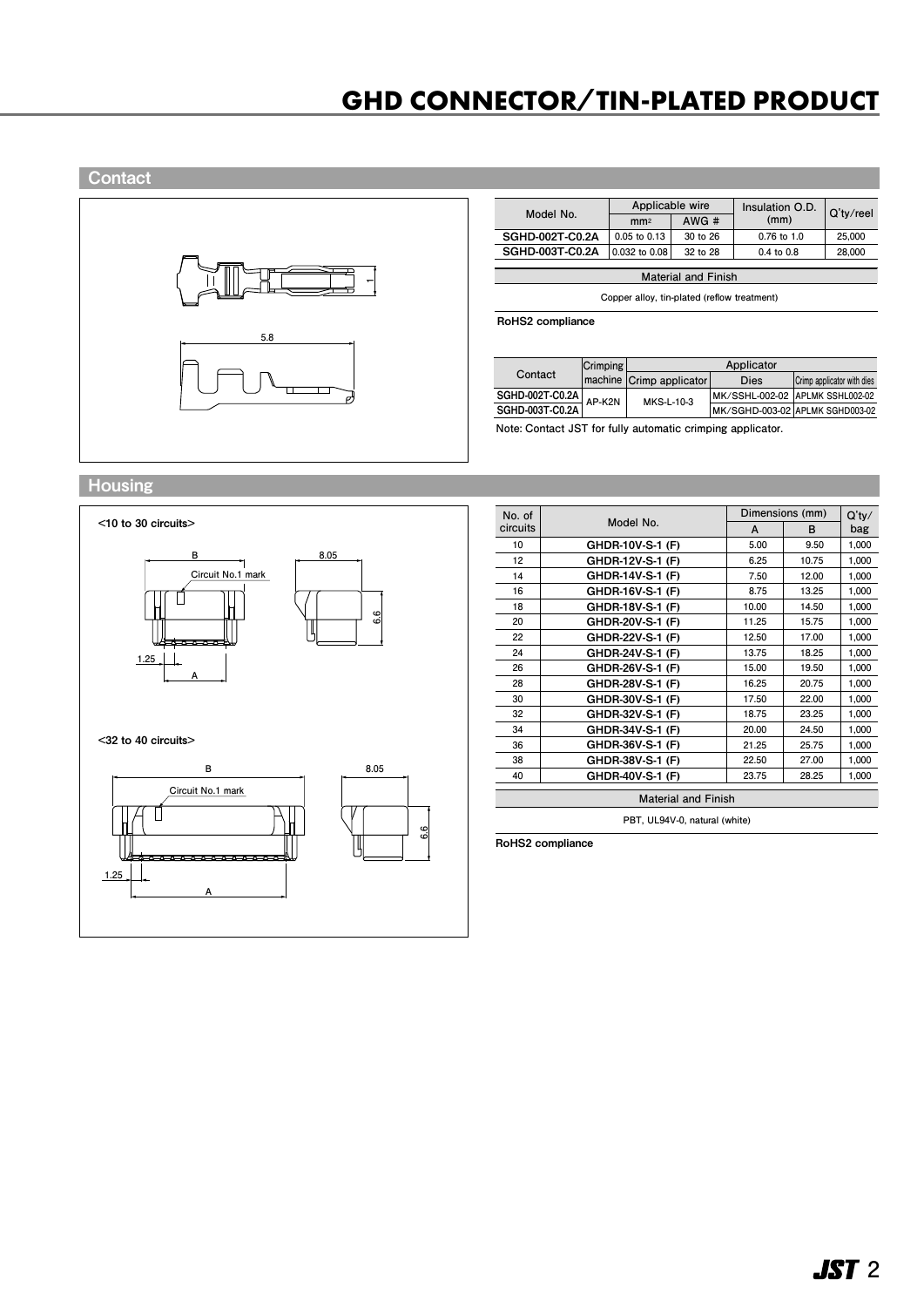# **GHD CONNECTOR/TIN-PLATED PRODUCT GHD CONNECTOR/TIN-PLATED PRODUCT**

#### **Header**



<16 to 32 circuits>





**A B Model No. No. of circuits Dimensions (mm) Q'ty/ reel 10 12 14 16 18 20 22 24 26 28 30 32 34 36 38 40 5.00 6.25 7.50 8.75 10.00 11.25 12.50 13.75 15.00 16.25 17.50 18.75 20.00 21.25 22.50 23.75 9.50 10.75 12.00 13.25 14.50 15.75 17.00 18.25 19.50 20.75 22.00 23.25 24.50 25.75 27.00 28.25 1,250 1,250 1,250 1,250 1,250 1,250 1,250 1,250 1,250 1,250 1,250 1,250 1,250 1,250 1,250 1,250** BM10B-GHDS-TF BM12B-GHDS-TF BM14B-GHDS-TF BM16B-GHDS-TF BM18B-GHDS-TF BM20B-GHDS-TF BM22B-GHDS-TF BM24B-GHDS-TF BM26B-GHDS-TF BM28B-GHDS-TF BM30B-GHDS-TF BM32B-GHDS-TF BM34B-GHDS-TF BM36B-GHDS-TF BM38B-GHDS-TF BM40B-GHDS-TF

**Material and Finish**

**Contact: Phosphor bronze, copper-undercoated, tin-plated (reflow treatment) Housing: PA 9T, UL94V-0, natural (ivory) Reinoforcement: Brass, copper-undercoated, tin-plated (reflow treatment)** 

RoHS2 compliance **This product displays (LF)(SN) on a label.**

<34 to 40 circuits>





| No. of   | Model No.                  | Dimensions (mm)<br>A |       | $Q'$ ty/ |
|----------|----------------------------|----------------------|-------|----------|
| circuits |                            |                      | в     | reel     |
| 10       | <b>SM10B-GHDS-A-TF</b>     | 5.00                 | 9.50  | 900      |
| 12       | <b>SM12B-GHDS-A-TF</b>     | 6.25                 | 10.75 | 900      |
| 14       | <b>SM14B-GHDS-A-TF</b>     | 7.50                 | 12.00 | 900      |
| 16       | SM16B-GHDS-A-TF            | 8.75                 | 13.25 | 900      |
| 18       | SM18B-GHDS-A-TF            | 10.00                | 14.50 | 900      |
| 20       | <b>SM20B-GHDS-A-TF</b>     | 11.25                | 15.75 | 900      |
| 22       | <b>SM22B-GHDS-A-TF</b>     | 12.50                | 17.00 | 900      |
| 24       | <b>SM24B-GHDS-A-TF</b>     | 13.75                | 18.25 | 900      |
| 26       | <b>SM26B-GHDS-A-TF</b>     | 15.00                | 19.50 | 900      |
| 28       | <b>SM28B-GHDS-A-TF</b>     | 16.25                | 20.75 | 900      |
| 30       | <b>SM30B-GHDS-A-TF</b>     | 17.50                | 22.00 | 900      |
| 32       | <b>SM32B-GHDS-A-TF</b>     | 18.75                | 23.25 | 900      |
| 34       | <b>SM34B-GHDS-A-TF</b>     | 20.00                | 24.50 | 900      |
| 36       | SM36B-GHDS-A-TF            | 21.25                | 25.75 | 900      |
| 38       | <b>SM38B-GHDS-A-TF</b>     | 22.50                | 27.00 | 900      |
| 40       | SM40B-GHDS-A-TF            | 23.75                | 28.25 | 900      |
|          | <b>Material and Finish</b> |                      |       |          |

**Contact: Phosphor bronze, copper-undercoated, tin-plated (reflow treatment) Housing: PA 9T, UL94V-0, natural (ivory)**

RoHS2 compliance **This product displays (LF)(SN) on a label.**

**A** Side entry type

<10 to 14 circuits>



<16 to 40 circuits>